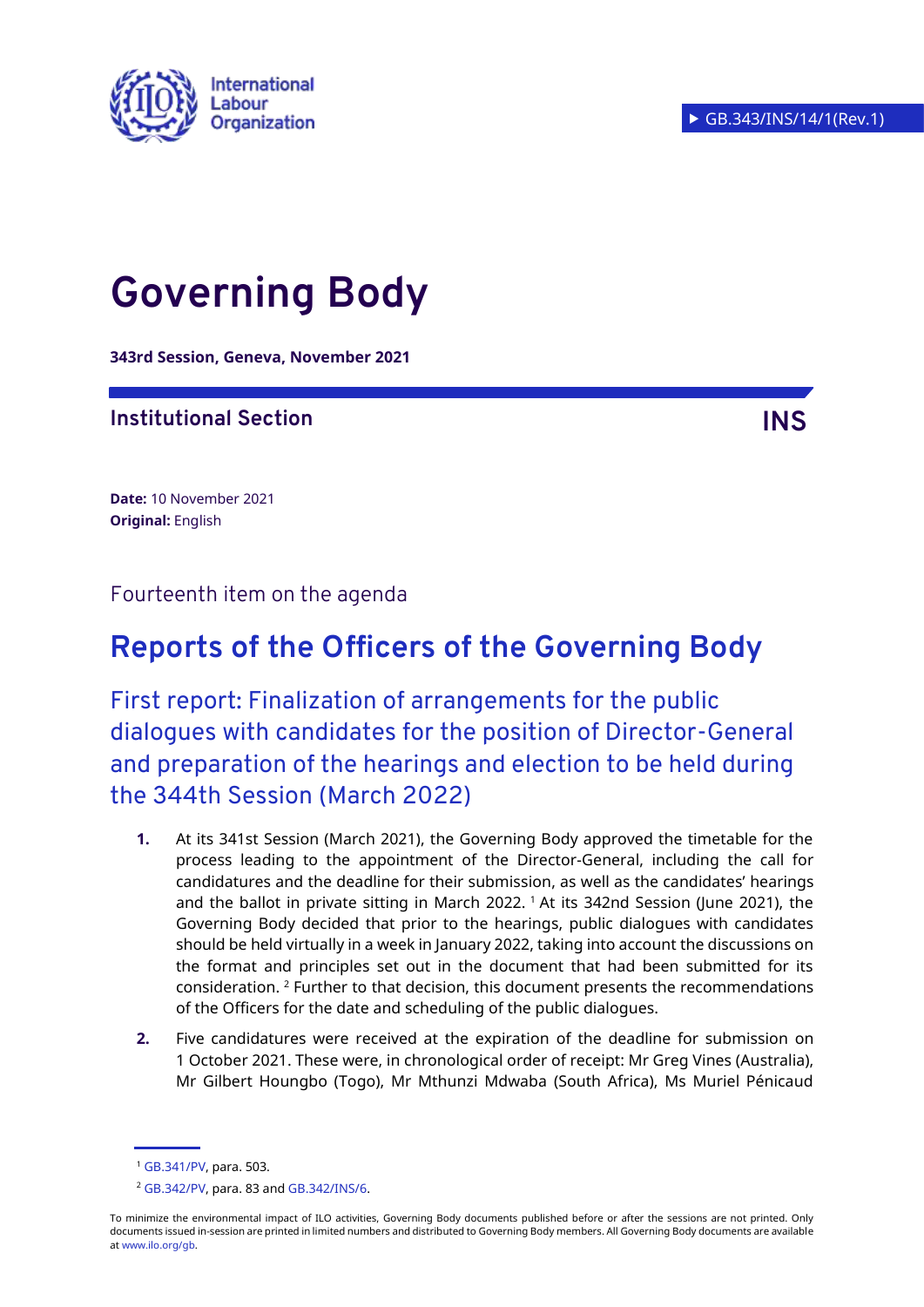(France) and Ms Kang Kyung-wha (Republic of Korea). The candidatures and the nominators (Governments of Member States or Governing Body members) are available on the ILO's [public website.](https://www.ilo.org/gb/about-governing-body/appointment-of-director-general/lang--en/index.htm)

- **3.** Considering the number of candidatures received, the Officers of the Governing Body propose that the dialogues be organized over a two-day period, on 20 and 21 January 2021, with three candidates being interviewed on Thursday 20 January, and two on Friday 21 January.
- **4.** To enable constituents and the public at large to follow the dialogues from different time zones, these should be held between 12h00 and 16h30 Central European Time, with a ten-minute break between each dialogue. The Officers further propose that the duration of each dialogue be limited to 80 minutes, taking into account the need to differentiate them from the hearings in private sitting and to ensure that the above time spans are complied with.
- **5.** Consistent with paragraph 12 of the [Rules governing the appointment of the Director-](https://www.ilo.org/gb/about-governing-body/appointment-of-director-general/WCMS_470745/lang--en/index.htm)[General,](https://www.ilo.org/gb/about-governing-body/appointment-of-director-general/WCMS_470745/lang--en/index.htm) the Officers have randomly drawn the order in which the candidates would be heard. On that basis the following order is proposed: Mr Houngbo, Ms Kang, Mr Mdwaba, Mr Vines and Ms Pénicaud.
- **6.** The principles and format agreed in June, together with the dates, time, length and order of the dialogues proposed in the present paper are consolidated in the Appendix.
- **7.** With respect to the organization of the hearings and the ballot in private sitting in March 2022 during the 344th Session of the Governing Body, the Officers consider it preferable to defer consideration of the matter until early 2022 so as to better assess the possibility of holding the entire 344th Session in person, or of securing the presence in Geneva of at least all voting members during the ballot, the hearings or both. The proposals of the Officers could be submitted for approval by correspondence well before the opening of the 344th Session, following consultations with the tripartite Screening Group.

# **Draft decision**

- **8. The Governing Body, on the recommendation of its Officers:**
	- **(a) decided that the dialogues with candidates scheduled on 20 and 21 January 2022 will be organized in accordance with the arrangements contained in the appendix to document GB.343/INS/14/1; and**
	- **(b) requested its Officers to prepare and submit for decision by correspondence, in early February 2022, the process and practical arrangements for the hearings and election of the Director-General to be held during the 344th Session of the Governing Body (March 2022).**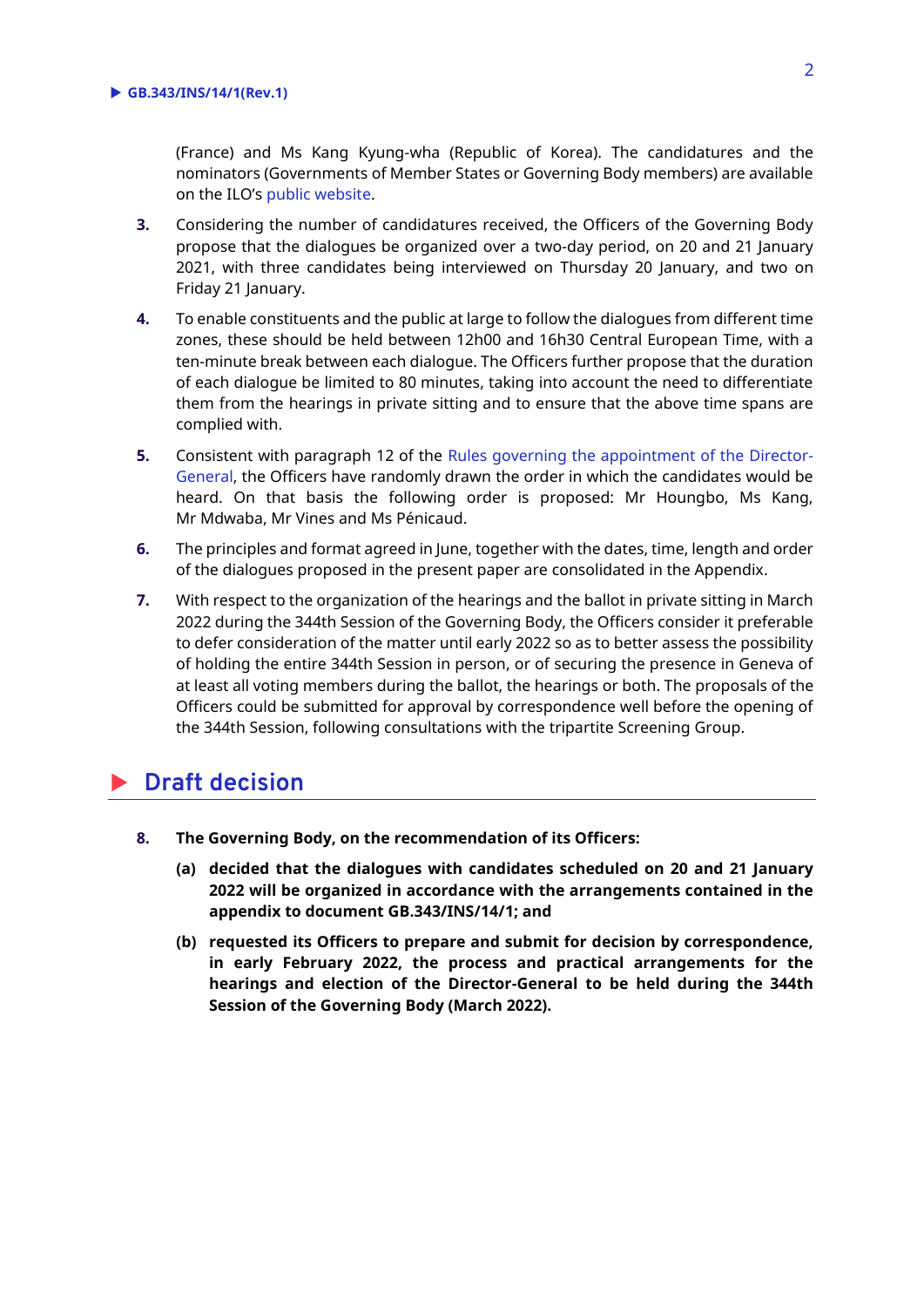# **Appendix**

### **Dialogue with candidates for the post of Director-General**

#### **Nature and audience of the dialogue**

- 1. A dialogue with each candidate, additional to the hearings in private sitting provided for in the Rules governing the appointment of the Director-General, is an opportunity to make each candidate's vision and profile known beyond the Members of the Governing Body who take part in the election. These dialogues are introduced on a trial basis before considering their possible codification in the Rules.
- 2. Participation in the dialogues with candidates is open to Governments from all Member States and to employer and worker constituents from all countries, invited through the group secretariats. The dialogues will also be webcast so that actors from civil society and the general public are able to follow it.

#### **Duration and format of the dialogue**

- 3. The dialogues will be organized under the facilitation of the Chairperson of the Governing Body, with a maximum of 80 minutes being allocated to each dialogue. Interpretation will be provided in all seven ILO working languages (Arabic, Chinese, English, French, German, Russian and Spanish).
- 4. Candidates and the three constituent groups shall have equal participation opportunities through a well-structured and balanced organization of the event, avoiding to the extent possible, duplication with the formal hearings to be held in March 2022.
- 5. To ensure equal conditions for all candidates, they will be required to participate in person from ILO headquarters, from the same room where the Chairperson of the Governing Body will conduct the dialogues.
- 6. To afford all constituents equal participation opportunities, the dialogues will be organized virtually. To ensure a fair distribution of time between the three groups, and between the four regional groups within the Government Group, as well as consistency in approach with all candidates, the interviews would be organized in three stages:
	- A five minute presentation by each candidate to supplement the vision statement included with the submission of the candidature
	- 16 questions and answers, four from Employer constituents, four from Worker constituents and eight from Governments (two per geographical region), each question should be formulated in one minute, with no more than three minutes for each answer.
	- Concluding remarks of the candidate within the time remaining to reach 80 minutes.
- 7. Unless any group decides otherwise, each group secretary or coordinator will be invited to communicate to the Office, no later than the eve of each dialogue, the names of all the representatives within their groups who are seeking to put a question to candidates. For each dialogue, those names will be placed in six receptacles (one for the employers, one for the workers and one for each regional group) and the Chairperson of the Governing Body will pull randomly from each receptacle the names of the representatives who will be invited to put questions to the candidate.